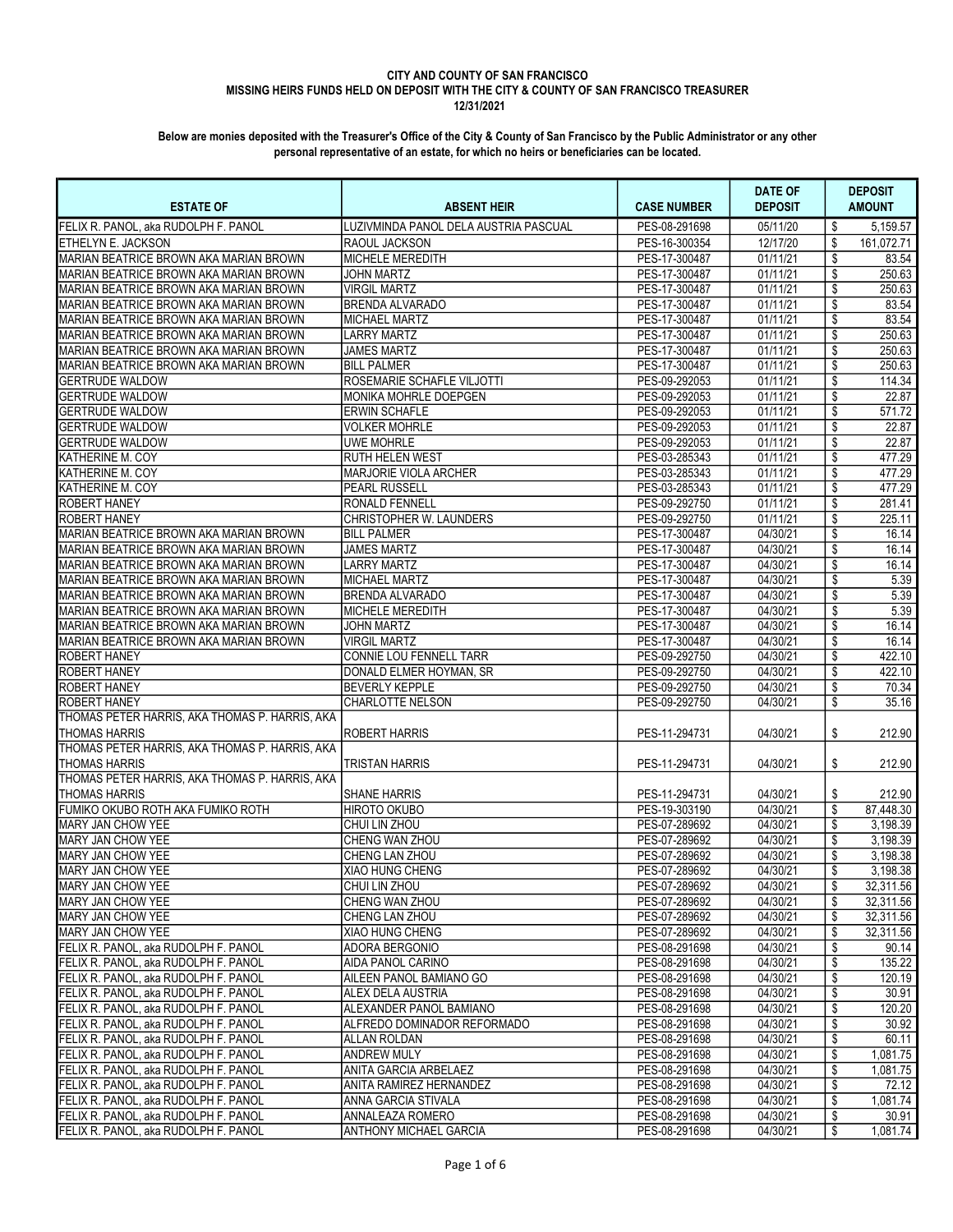| <b>ESTATE OF</b>                                                             | <b>ABSENT HEIR</b>                         | <b>CASE NUMBER</b>             | <b>DATE OF</b><br><b>DEPOSIT</b> | <b>DEPOSIT</b><br><b>AMOUNT</b> |
|------------------------------------------------------------------------------|--------------------------------------------|--------------------------------|----------------------------------|---------------------------------|
| FELIX R. PANOL. aka RUDOLPH F. PANOL                                         | <b>ANTHONY SABAS ROSALES</b>               | PES-08-291698                  | 04/30/21                         | \$<br>1,081.74                  |
| FELIX R. PANOL, aka RUDOLPH F. PANOL                                         | <b>ANTHONY SORIA ABASULA</b>               | PES-08-291698                  | 04/30/21                         | 6.93<br>\$                      |
| FELIX R. PANOL, aka RUDOLPH F. PANOL                                         | <b>ANTONIO DELA AUSTRIA</b>                | PES-08-291698                  | 04/30/21                         | \$<br>15.45                     |
| FELIX R. PANOL, aka RUDOLPH F. PANOL                                         | <b>ANTONIO SOLVER ROBLES</b>               | PES-08-291698                  | 04/30/21                         | \$<br>12.88                     |
| FELIX R. PANOL, aka RUDOLPH F. PANOL                                         | <b>ARNEL ROMERO</b>                        | PES-08-291698                  | 04/30/21                         | \$<br>30.91                     |
| FELIX R. PANOL, aka RUDOLPH F. PANOL                                         | <b>ARTHUR DELA AUSTRIA</b>                 | PES-08-291698                  | 04/30/21                         | \$<br>15.45                     |
| FELIX R. PANOL, aka RUDOLPH F. PANOL                                         | <b>ARTHUR DELA AUSTRIA</b>                 | PES-08-291698                  | 04/30/21                         | 25.76<br>\$                     |
| FELIX R. PANOL, aka RUDOLPH F. PANOL                                         | <b>ASUNCION PANOL LAYOG</b>                | PES-08-291698                  | 04/30/21                         | \$<br>135.22                    |
| FELIX R. PANOL, aka RUDOLPH F. PANOL                                         | AVELINA Z PARDO HEGINA                     | PES-08-291698                  | 04/30/21                         | \$<br>11.27                     |
| FELIX R. PANOL, aka RUDOLPH F. PANOL                                         | AZUCENA C. BUEN                            | PES-08-291698                  | 04/30/21                         | 12.87<br>\$                     |
| FELIX R. PANOL, aka RUDOLPH F. PANOL                                         | BEGILDO A. CERENO                          | PES-08-291698                  | 04/30/21                         | \$<br>12.88                     |
| FELIX R. PANOL, aka RUDOLPH F. PANOL                                         | <b>BRAULIO SOLVER MANAGO</b>               | PES-08-291698                  | 04/30/21                         | \$<br>30.05                     |
| FELIX R. PANOL, aka RUDOLPH F. PANOL                                         | <b>CELEO ROMERO</b>                        | PES-08-291698                  | 04/30/21                         | \$<br>30.91                     |
| FELIX R. PANOL, aka RUDOLPH F. PANOL                                         | <b>CEPRIANO PANOL</b>                      | PES-08-291698                  | 04/30/21                         | \$<br>98.34                     |
| FELIX R. PANOL, aka RUDOLPH F. PANOL                                         | <b>CESAR ZAMORA PARDO</b>                  | PES-08-291698                  | 04/30/21                         | \$<br>11.27                     |
| FELIX R. PANOL, aka RUDOLPH F. PANOL                                         | CHRISTIAN A. CERENO                        | PES-08-291698                  | 04/30/21                         | \$<br>12.88                     |
| FELIX R. PANOL, aka RUDOLPH F. PANOL                                         | CHRISTINE BERNADETTE BALA HAUGE            | PES-08-291698                  | 04/30/21                         | \$<br>270.43                    |
| FELIX R. PANOL, aka RUDOLPH F. PANOL                                         | CONCHITA C. SAMIA                          | PES-08-291698                  | 04/30/21                         | \$<br>12.88                     |
| FELIX R. PANOL, aka RUDOLPH F. PANOL                                         | CONNIE BALA SALINAS                        | PES-08-291698                  | 04/30/21                         | \$<br>1,081.74                  |
| FELIX R. PANOL. aka RUDOLPH F. PANOL                                         | CONNIE CASTILLO                            | PES-08-291698                  | 04/30/21                         | \$<br>360.58                    |
| FELIX R. PANOL, aka RUDOLPH F. PANOL                                         | CONRADO ROLDAN                             | PES-08-291698                  | 04/30/21                         | \$<br>180.29                    |
| FELIX R. PANOL, aka RUDOLPH F. PANOL                                         | CORNELIO PANOL ARAGON                      | PES-08-291698                  | 04/30/21                         | \$<br>90.14                     |
| FELIX R. PANOL, aka RUDOLPH F. PANOL                                         | CRISTINA SOLVER ROBLES                     | PES-08-291698                  | 04/30/21                         | \$<br>4.29                      |
| FELIX R. PANOL, aka RUDOLPH F. PANOL                                         | CYNTHIA ABASULA GALEMA                     | PES-08-291698                  | 04/30/21                         | \$<br>6.93                      |
| FELIX R. PANOL. aka RUDOLPH F. PANOL                                         | <b>CYNTHIA DELAROSA</b>                    | PES-08-291698                  | 04/30/21                         | \$<br>270.43                    |
| FELIX R. PANOL, aka RUDOLPH F. PANOL                                         | <b>DAMIAN BALA</b>                         | PES-08-291698                  | 04/30/21                         | \$<br>360.58                    |
| FELIX R. PANOL, aka RUDOLPH F. PANOL                                         | DANIEL ROBERT GARCIA                       | PES-08-291698                  | 04/30/21                         | \$<br>216.35                    |
| FELIX R. PANOL, aka RUDOLPH F. PANOL                                         | DANILO A. CERENO                           | PES-08-291698                  | 04/30/21                         | \$<br>12.88                     |
| FELIX R. PANOL, aka RUDOLPH F. PANOL                                         | <b>DANNY PANOL</b>                         | PES-08-291698                  | 04/30/21                         | \$<br>98.34                     |
| FELIX R. PANOL, aka RUDOLPH F. PANOL                                         | DARWIN WILLAR PARDO                        | PES-08-291698                  | 04/30/21                         | \$<br>2.50                      |
| FELIX R. PANOL, aka RUDOLPH F. PANOL                                         | DAVID C. DELOS SANTOS                      | PES-08-291698                  | 04/30/21                         | \$<br>3.47                      |
| FELIX R. PANOL, aka RUDOLPH F. PANOL                                         | <b>DEBORAH A GARCIA</b>                    | PES-08-291698                  | 04/30/21                         | \$<br>216.35                    |
| FELIX R. PANOL, aka RUDOLPH F. PANOL                                         | DELAROSA CYNTHIA MARIE KINLAW              | PES-08-291698                  | 04/30/21                         | \$<br>540.87                    |
| FELIX R. PANOL, aka RUDOLPH F. PANOL                                         | <b>DENNIS VILLAR PARDO</b>                 | PES-08-291698                  | 04/30/21                         | \$<br>2.50                      |
| FELIX R. PANOL, aka RUDOLPH F. PANOL                                         | DOROEO ROLDAN                              | PES-08-291698                  | 04/30/21                         | \$<br>180.29                    |
| FELIX R. PANOL, aka RUDOLPH F. PANOL                                         | <b>DULCE AMOR BAMIANO DIOLATA</b>          | PES-08-291698                  | 04/30/21                         | \$<br>120.19                    |
| FELIX R. PANOL, aka RUDOLPH F. PANOL                                         | DULCISIMO PANOL BAMIANO                    | PES-08-291698                  | 04/30/21                         | \$<br>120.19                    |
| FELIX R. PANOL, aka RUDOLPH F. PANOL                                         | <b>EARLENE FRANCESCA KINLAW</b>            | PES-08-291698                  | 04/30/21                         | \$<br>540.87                    |
| FELIX R. PANOL, aka RUDOLPH F. PANOL                                         | EDUARDO ALCANZO                            | PES-08-291698                  | 04/30/21                         | \$<br>154.53                    |
| FELIX R. PANOL, aka RUDOLPH F. PANOL<br>FELIX R. PANOL. aka RUDOLPH F. PANOL | <b>EDWARD GARCIA</b><br>EDWIN DELA AUSTRIA | PES-08-291698<br>PES-08-291698 | 04/30/21<br>04/30/21             | \$<br>216.35<br>\$<br>15.45     |
| FELIX R. PANOL, aka RUDOLPH F. PANOL                                         | ELAINE VICTORIA BALA                       | PES-08-291698                  | 04/30/21                         | \$<br>360.58                    |
| FELIX R. PANOL, aka RUDOLPH F. PANOL                                         | ELEAZER REFORMADO                          | PES-08-291698                  | 04/30/21                         | 30.91<br>\$                     |
| FELIX R. PANOL, aka RUDOLPH F. PANOL                                         | JELISA S. DELA AUSTRIA RAMOS               | PES-08-291698                  | 04/30/21                         | \$<br>30.91                     |
| FELIX R. PANOL. aka RUDOLPH F. PANOL                                         | <b>ELMA ZAMORA</b>                         | PES-08-291698                  | 04/30/21                         | \$<br>45.07                     |
| FELIX R. PANOL, aka RUDOLPH F. PANOL                                         | ELMO DELA AUSTRIA                          | PES-08-291698                  | 04/30/21                         | \$<br>154.53                    |
| FELIX R. PANOL. aka RUDOLPH F. PANOL                                         | EMELDA ABASULA DELA ROSA                   | PES-08-291698                  | 04/30/21                         | \$<br>6.93                      |
| FELIX R. PANOL, aka RUDOLPH F. PANOL                                         | EMERENCIANA ZAMORA SORIA                   | PES-08-291698                  | 04/30/21                         | \$<br>135.22                    |
| FELIX R. PANOL, aka RUDOLPH F. PANOL                                         | <b>EMILY ROBLES VILLAREAL</b>              | PES-08-291698                  | 04/30/21                         | \$<br>4.29                      |
| FELIX R. PANOL, aka RUDOLPH F. PANOL                                         | ENRICO PANOL BAMIANO                       | PES-08-291698                  | 04/30/21                         | \$<br>120.19                    |
| FELIX R. PANOL, aka RUDOLPH F. PANOL                                         | ESPERANZA ROLDAN TIMBAL                    | PES-08-291698                  | 04/30/21                         | \$<br>180.29                    |
| FELIX R. PANOL, aka RUDOLPH F. PANOL                                         | EUGENIA BAMIANO AMPARO                     | PES-08-291698                  | 04/30/21                         | \$<br>120.19                    |
| FELIX R. PANOL, aka RUDOLPH F. PANOL                                         | <b>EVELYN BUEN</b>                         | PES-08-291698                  | 04/30/21                         | \$<br>12.88                     |
| FELIX R. PANOL, aka RUDOLPH F. PANOL                                         | FE C. ALBINO                               | PES-08-291698                  | 04/30/21                         | \$<br>12.87                     |
| FELIX R. PANOL, aka RUDOLPH F. PANOL                                         | FELIX DELA AUSTRIA                         | PES-08-291698                  | 04/30/21                         | \$<br>30.91                     |
| FELIX R. PANOL, aka RUDOLPH F. PANOL                                         | FLOR ZAMORA PARDO                          | PES-08-291698                  | 04/30/21                         | \$<br>11.27                     |
| FELIX R. PANOL, aka RUDOLPH F. PANOL                                         | FLORY ROMERO                               | PES-08-291698                  | 04/30/21                         | \$<br>30.91                     |
| FELIX R. PANOL, aka RUDOLPH F. PANOL                                         | <b>FRANCIS REGIS ANTHONY ROSALES</b>       | PES-08-291698                  | 04/30/21                         | \$<br>1,081.74                  |
| FELIX R. PANOL, aka RUDOLPH F. PANOL                                         | <b>FRANCISCO PANOL</b>                     | PES-08-291698                  | 04/30/21                         | \$<br>135.22                    |
| FELIX R. PANOL, aka RUDOLPH F. PANOL                                         | FRANCISCO PANOL                            | PES-08-291698                  | 04/30/21                         | \$<br>1,081.74                  |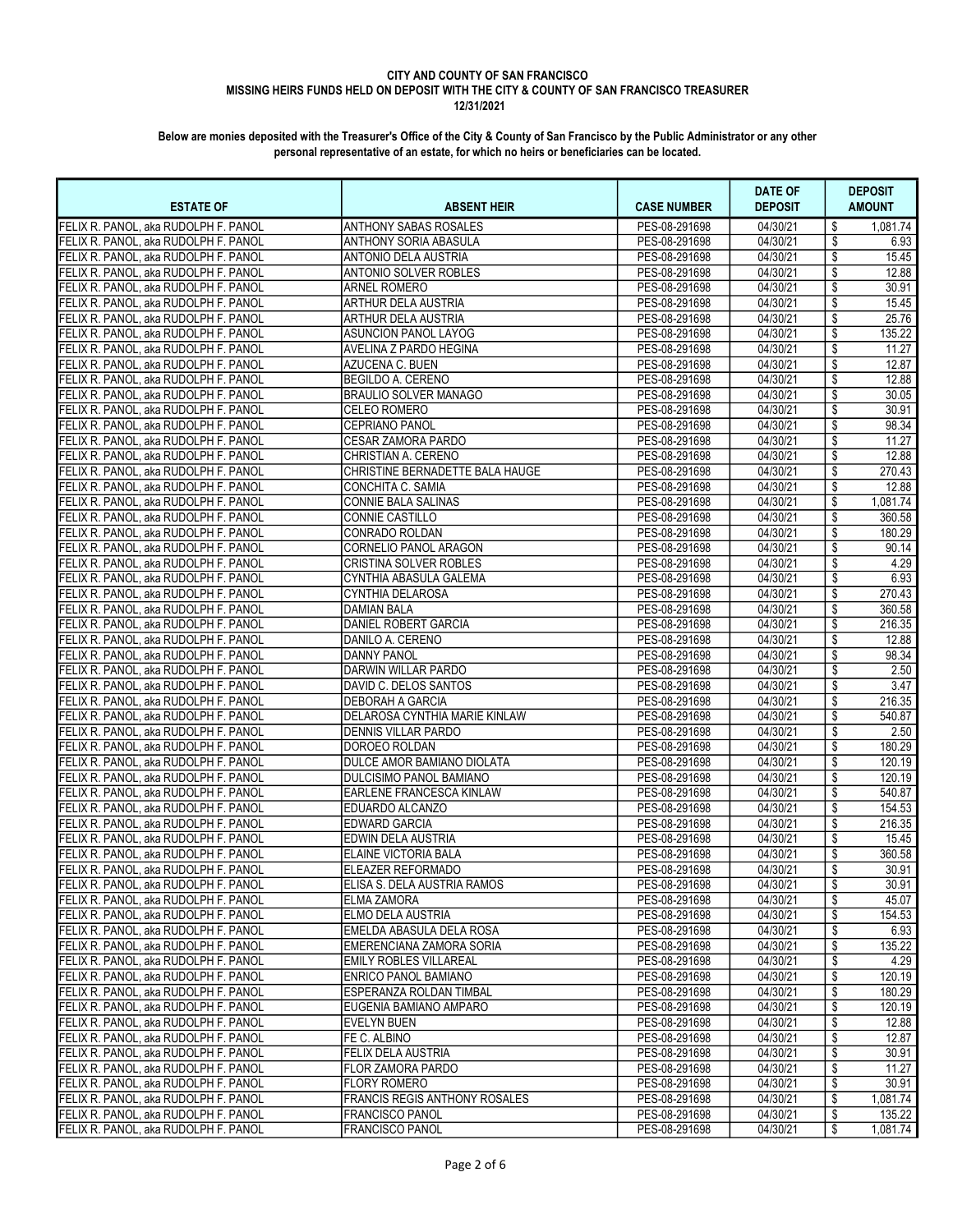| <b>ESTATE OF</b>                                                             | <b>ABSENT HEIR</b>                                  | <b>CASE NUMBER</b>             | <b>DATE OF</b><br><b>DEPOSIT</b> | <b>DEPOSIT</b><br><b>AMOUNT</b> |
|------------------------------------------------------------------------------|-----------------------------------------------------|--------------------------------|----------------------------------|---------------------------------|
| FELIX R. PANOL. aka RUDOLPH F. PANOL                                         | FRANCISCO REFORMADO                                 | PES-08-291698                  | 04/30/21                         | \$<br>30.91                     |
| FELIX R. PANOL, aka RUDOLPH F. PANOL                                         | <b>FREDERICK SORIA ABASULA</b>                      | PES-08-291698                  | 04/30/21                         | 6.93<br>\$                      |
| FELIX R. PANOL, aka RUDOLPH F. PANOL                                         | <b>GABRIEL A. CERENO</b>                            | PES-08-291698                  | 04/30/21                         | \$<br>12.88                     |
| FELIX R. PANOL, aka RUDOLPH F. PANOL                                         | <b>GENEROSO ZAMORA</b>                              | PES-08-291698                  | 04/30/21                         | \$<br>135.22                    |
| FELIX R. PANOL, aka RUDOLPH F. PANOL                                         | <b>GIL ZAMORA PARDO</b>                             | PES-08-291698                  | 04/30/21                         | \$<br>11.27                     |
| FELIX R. PANOL, aka RUDOLPH F. PANOL                                         | <b>GLORIA ZAMORA PACON</b>                          | PES-08-291698                  | 04/30/21                         | \$<br>135.22                    |
| FELIX R. PANOL, aka RUDOLPH F. PANOL                                         | <b>GRACE ABASULA BALCE</b>                          | PES-08-291698                  | 04/30/21                         | \$<br>6.93                      |
| FELIX R. PANOL, aka RUDOLPH F. PANOL                                         | <b>GRACE DELA AUSTRIA FRANCISCO</b>                 | PES-08-291698                  | 04/30/21                         | 25.76<br>\$                     |
| FELIX R. PANOL, aka RUDOLPH F. PANOL                                         | <b>GUADALOPE ZAMORA DE VEAS</b>                     | PES-08-291698                  | 04/30/21                         | \$<br>135.22                    |
| FELIX R. PANOL, aka RUDOLPH F. PANOL                                         | HAIDE PERILLO DELA AUSTRIA NAPA                     | PES-08-291698                  | 04/30/21                         | \$<br>15.45                     |
| FELIX R. PANOL, aka RUDOLPH F. PANOL                                         | HELEN ZAMORA PARDO                                  | PES-08-291698                  | 04/30/21                         | \$<br>11.27                     |
| FELIX R. PANOL, aka RUDOLPH F. PANOL                                         | <b>HELENE G. BERNARD</b>                            | PES-08-291698                  | 04/30/21                         | \$<br>270.43                    |
| FELIX R. PANOL, aka RUDOLPH F. PANOL                                         | HERNANDO A. CERENO                                  | PES-08-291698                  | 04/30/21                         | \$<br>12.88                     |
| FELIX R. PANOL, aka RUDOLPH F. PANOL                                         | ISAGANI ZAMORA PARDO                                | PES-08-291698                  | 04/30/21                         | \$<br>11.27                     |
| FELIX R. PANOL, aka RUDOLPH F. PANOL                                         | JAIME AUGUSTO ULAT                                  | PES-08-291698                  | 04/30/21                         | 15.02<br>\$                     |
| FELIX R. PANOL, aka RUDOLPH F. PANOL                                         | JAY Z. ULAT                                         | PES-08-291698                  | 04/30/21                         | \$<br>15.02                     |
| FELIX R. PANOL, aka RUDOLPH F. PANOL                                         | JEANETTE PANOL DE LOS REYES                         | PES-08-291698                  | 04/30/21                         | \$<br>27.04                     |
| FELIX R. PANOL, aka RUDOLPH F. PANOL                                         | <b>JED LUTHER ULAT</b>                              | PES-08-291698                  | 04/30/21                         | \$<br>15.02                     |
| FELIX R. PANOL, aka RUDOLPH F. PANOL                                         | JEMA PANOL PAGUIRIGAN                               | PES-08-291698                  | 04/30/21                         | \$<br>27.04                     |
| FELIX R. PANOL. aka RUDOLPH F. PANOL                                         | <b>JENNIFER CAUINIAN</b>                            | PES-08-291698                  | 04/30/21                         | \$<br>2.82                      |
| FELIX R. PANOL, aka RUDOLPH F. PANOL                                         | JEROME ULAT                                         | PES-08-291698                  | 04/30/21                         | \$<br>15.02                     |
| FELIX R. PANOL, aka RUDOLPH F. PANOL                                         | JESSICA VICTORIA DELAROSA                           | PES-08-291698                  | 04/30/21                         | \$<br>270.43                    |
| FELIX R. PANOL, aka RUDOLPH F. PANOL                                         | JESUSA REFORMADO OLIVAR                             | PES-08-291698                  | 04/30/21                         | \$<br>30.91                     |
| FELIX R. PANOL, aka RUDOLPH F. PANOL                                         | JOB DELA AUSTRIA                                    | PES-08-291698                  | 04/30/21                         | 25.76<br>\$                     |
| FELIX R. PANOL. aka RUDOLPH F. PANOL                                         | JOEL PANOL BAMIANO                                  | PES-08-291698                  | 04/30/21                         | \$<br>120.19                    |
| FELIX R. PANOL, aka RUDOLPH F. PANOL                                         | JOEL ULAT                                           | PES-08-291698                  | 04/30/21                         | \$<br>15.02                     |
| FELIX R. PANOL, aka RUDOLPH F. PANOL                                         | JOHN ERNEST GARCIA                                  | PES-08-291698                  | 04/30/21                         | \$<br>540.87                    |
| FELIX R. PANOL, aka RUDOLPH F. PANOL                                         | JOHN JOHN DUERO ARAGON                              | PES-08-291698                  | 04/30/21                         | \$<br>15.02                     |
| FELIX R. PANOL, aka RUDOLPH F. PANOL                                         | JOSELINE ROLDAN                                     | PES-08-291698                  | 04/30/21                         | \$<br>60.10                     |
| FELIX R. PANOL, aka RUDOLPH F. PANOL                                         | JOSELITO BAMIANO                                    | PES-08-291698                  | 04/30/21                         | \$<br>120.19                    |
| FELIX R. PANOL, aka RUDOLPH F. PANOL                                         | JOSEPH DELAROSA                                     | PES-08-291698                  | 04/30/21                         | \$<br>270.43                    |
| FELIX R. PANOL, aka RUDOLPH F. PANOL                                         | JOSEPH PANOL                                        | PES-08-291698                  | 04/30/21                         | \$<br>27.04                     |
| FELIX R. PANOL, aka RUDOLPH F. PANOL                                         | JOSEPHINE PANOL PANTILA                             | PES-08-291698                  | 04/30/21                         | 27.04<br>\$                     |
| FELIX R. PANOL, aka RUDOLPH F. PANOL                                         | JOSEPHINE ROBLES SAN MIGUEL                         | PES-08-291698                  | 04/30/21                         | \$<br>12.88                     |
| FELIX R. PANOL, aka RUDOLPH F. PANOL                                         | <b>JOSIE ROLDAN</b>                                 | PES-08-291698                  | 04/30/21                         | \$<br>60.10                     |
| FELIX R. PANOL, aka RUDOLPH F. PANOL                                         | JOVANIE SOLVER ROBLES                               | PES-08-291698                  | 04/30/21                         | \$<br>12.88                     |
| FELIX R. PANOL, aka RUDOLPH F. PANOL                                         | JOVEL ALEVENIZ ZAMORA                               | PES-08-291698                  | 04/30/21                         | \$<br>45.07                     |
| FELIX R. PANOL, aka RUDOLPH F. PANOL                                         | JOVITA ROBLES ALMORFE                               | PES-08-291698                  | 04/30/21                         | \$<br>12.88                     |
| FELIX R. PANOL, aka RUDOLPH F. PANOL                                         | JOY QUINONES                                        | PES-08-291698                  | 04/30/21                         | \$<br>15.02                     |
| FELIX R. PANOL, aka RUDOLPH F. PANOL                                         | JOYELYN ALVENIZ ZAMORA                              | PES-08-291698<br>PES-08-291698 | 04/30/21<br>04/30/21             | \$<br>45.07<br>12.88            |
| FELIX R. PANOL. aka RUDOLPH F. PANOL<br>FELIX R. PANOL, aka RUDOLPH F. PANOL | JUDITH ROBLES MANLANGIT<br><b>JULIAN ULAT</b>       | PES-08-291698                  | 04/30/21                         | \$<br>15.02                     |
|                                                                              |                                                     | PES-08-291698                  | 04/30/21                         | \$<br>\$<br>11.27               |
| FELIX R. PANOL, aka RUDOLPH F. PANOL<br>FELIX R. PANOL, aka RUDOLPH F. PANOL | JULIANITA ZAMORA PARDO REYES<br><b>JULIET PANOL</b> | PES-08-291698                  | 04/30/21                         | \$<br>27.04                     |
| FELIX R. PANOL. aka RUDOLPH F. PANOL                                         | JULIETA PANOL ARQUIZA                               | PES-08-291698                  | 04/30/21                         | \$<br>135.22                    |
| FELIX R. PANOL, aka RUDOLPH F. PANOL                                         | KAREN DELA ASUTRIA AGLIAM                           | PES-08-291698                  | 04/30/21                         | \$<br>30.91                     |
| FELIX R. PANOL, aka RUDOLPH F. PANOL                                         | <b>LAURA MARIE GARCIA</b>                           | PES-08-291698                  | 04/30/21                         | \$<br>540.87                    |
| FELIX R. PANOL, aka RUDOLPH F. PANOL                                         | LAURO DELA AUSTRIA                                  | PES-08-291698                  | 04/30/21                         | \$<br>15.45                     |
| FELIX R. PANOL, aka RUDOLPH F. PANOL                                         | LINO DUERO ARAGON                                   | PES-08-291698                  | 04/30/21                         | \$<br>15.02                     |
| FELIX R. PANOL, aka RUDOLPH F. PANOL                                         | LITO DUERO ARAGON                                   | PES-08-291698                  | 04/30/21                         | \$<br>15.02                     |
| FELIX R. PANOL, aka RUDOLPH F. PANOL                                         | LIZEL DELOS SALTOR DAYON                            | PES-08-291698                  | 04/30/21                         | \$<br>3.46                      |
| FELIX R. PANOL, aka RUDOLPH F. PANOL                                         | LOWIE DELA AUSTRIA                                  | PES-08-291698                  | 04/30/21                         | \$<br>15.45                     |
| FELIX R. PANOL, aka RUDOLPH F. PANOL                                         | LUZVIMINDA PANOL DELA AUSTRIA                       | PES-08-291698                  | 04/30/21                         | \$<br>154.53                    |
| FELIX R. PANOL, aka RUDOLPH F. PANOL                                         | LYDIA ALCANZO SACRAMENTO                            | PES-08-291698                  | 04/30/21                         | \$<br>154.53                    |
| FELIX R. PANOL, aka RUDOLPH F. PANOL                                         | LYDIA BALA POGUE                                    | PES-08-291698                  | 04/30/21                         | \$<br>270.43                    |
| FELIX R. PANOL, aka RUDOLPH F. PANOL                                         | IMA ROSE DUERO ARAGON                               | PES-08-291698                  | 04/30/21                         | \$<br>15.02                     |
| FELIX R. PANOL, aka RUDOLPH F. PANOL                                         | MANUEL DELA AUSTRIA                                 | PES-08-291698                  | 04/30/21                         | \$<br>15.45                     |
| FELIX R. PANOL, aka RUDOLPH F. PANOL                                         | MANUEL PANOL ARAGON                                 | PES-08-291698                  | 04/30/21                         | \$<br>90.14                     |
| FELIX R. PANOL, aka RUDOLPH F. PANOL                                         | MANUEL PANOL ZAMORA                                 | PES-08-291698                  | 04/30/21                         | \$<br>135.22                    |
| FELIX R. PANOL, aka RUDOLPH F. PANOL                                         | MANUEL ZAMORA PARDO                                 | PES-08-291698                  | 04/30/21                         | 11.27<br>\$                     |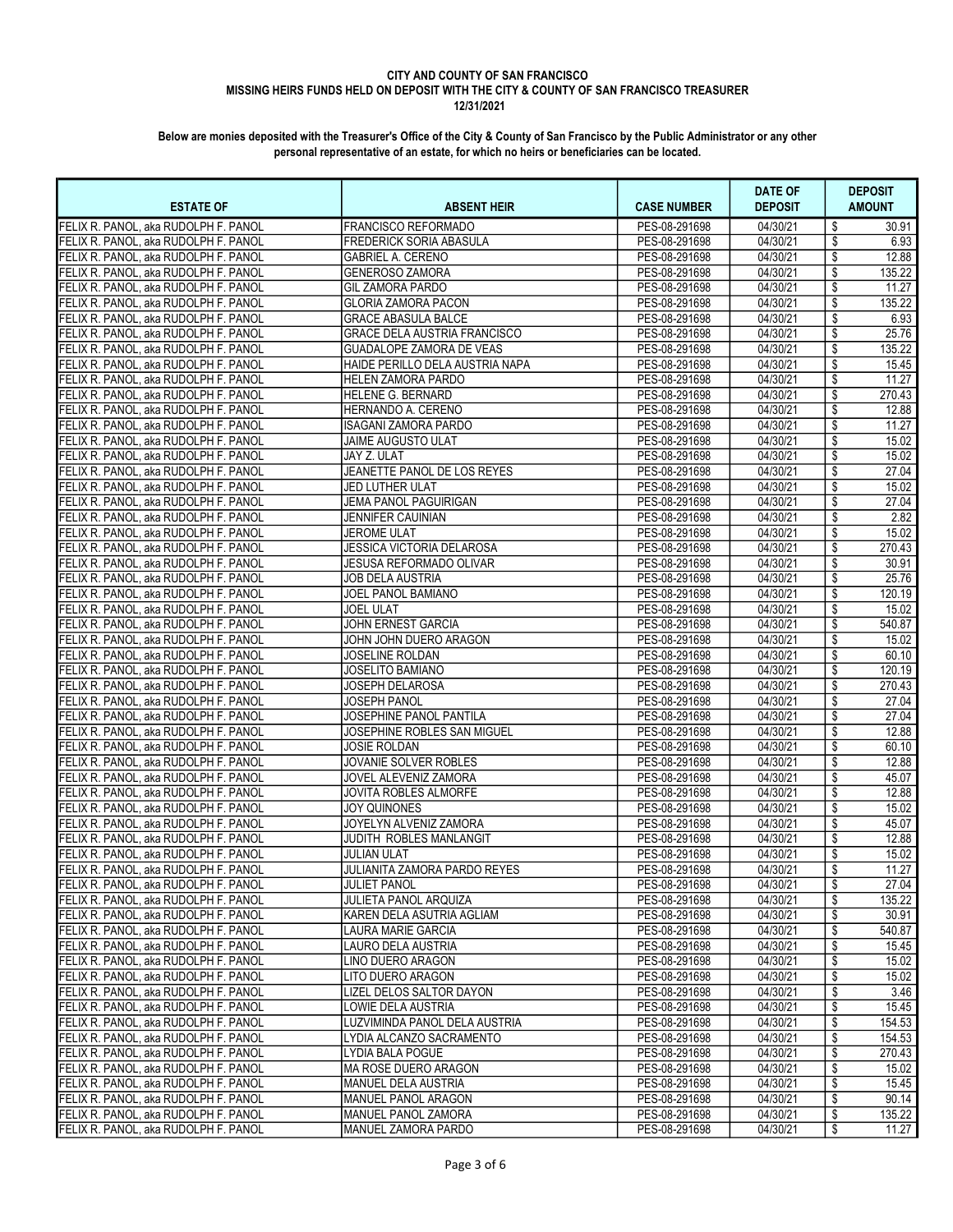| <b>ESTATE OF</b>                     | <b>ABSENT HEIR</b>                     | <b>CASE NUMBER</b> | <b>DATE OF</b><br><b>DEPOSIT</b> | <b>DEPOSIT</b><br><b>AMOUNT</b> |
|--------------------------------------|----------------------------------------|--------------------|----------------------------------|---------------------------------|
| FELIX R. PANOL. aka RUDOLPH F. PANOL | MANUELA ABASULA                        | PES-08-291698      | $\overline{04/30/21}$            | \$<br>6.93                      |
| FELIX R. PANOL, aka RUDOLPH F. PANOL | MANUELA PANOL CORTES                   | PES-08-291698      | 04/30/21                         | \$<br>135.22                    |
| FELIX R. PANOL, aka RUDOLPH F. PANOL | <b>MANUELITO SORIA ABASULA</b>         | PES-08-291698      | 04/30/21                         | \$<br>6.93                      |
| FELIX R. PANOL, aka RUDOLPH F. PANOL | MARICEL QUINONES MORIDO                | PES-08-291698      | 04/30/21                         | \$<br>15.02                     |
| FELIX R. PANOL, aka RUDOLPH F. PANOL | MARCO NORMAN SORIA FLORES. JR.         | PES-08-291698      | 04/30/21                         | \$<br>45.07                     |
| FELIX R. PANOL, aka RUDOLPH F. PANOL | MARGARITA SORIA BANADERA               | PES-08-291698      | 04/30/21                         | \$<br>90.14                     |
| FELIX R. PANOL, aka RUDOLPH F. PANOL | MARIA L RAMIREZ VARGAS                 | PES-08-291698      | 04/30/21                         | \$<br>72.12                     |
| FELIX R. PANOL. aka RUDOLPH F. PANOL | MARIA MARIGEN P. DELA AUSTRIA DIMAS    | PES-08-291698      | 04/30/21                         | \$<br>30.91                     |
| FELIX R. PANOL, aka RUDOLPH F. PANOL | MARIA PANOL VENIDA                     | PES-08-291698      | 04/30/21                         | \$<br>1,081.74                  |
| FELIX R. PANOL, aka RUDOLPH F. PANOL | MARIBEL ROMERO DE GUZMAN               | PES-08-291698      | 04/30/21                         | \$<br>30.91                     |
| FELIX R. PANOL. aka RUDOLPH F. PANOL | MARIE BENDER GUEL                      | PES-08-291698      | 04/30/21                         | \$<br>1,081.74                  |
| FELIX R. PANOL, aka RUDOLPH F. PANOL | MARIVIC ABASULA PORTUGAL               | PES-08-291698      | 04/30/21                         | \$<br>6.93                      |
| FELIX R. PANOL, aka RUDOLPH F. PANOL | MARIVIC DELA AUSTRIA GAYO              | PES-08-291698      | 04/30/21                         | 30.91<br>\$                     |
| FELIX R. PANOL, aka RUDOLPH F. PANOL | <b>MARK DELA AUSTRIA</b>               | PES-08-291698      | 04/30/21                         | \$<br>30.91                     |
| FELIX R. PANOL, aka RUDOLPH F. PANOL | <b>MARRISSA E. MCCLAIN</b>             | PES-08-291698      | 04/30/21                         | \$<br>270.43                    |
| FELIX R. PANOL, aka RUDOLPH F. PANOL | MARY ANN DELA AUSTRIA GRUESO           | PES-08-291698      | 04/30/21                         | \$<br>30.91                     |
| FELIX R. PANOL, aka RUDOLPH F. PANOL | MARY GRACE P. DELA AUSTRIA DE LA TORRE | PES-08-291698      | 04/30/21                         | \$<br>30.91                     |
| FELIX R. PANOL, aka RUDOLPH F. PANOL | MERLE PANOL TIMPUG                     | PES-08-291698      | 04/30/21                         | \$<br>98.34                     |
| FELIX R. PANOL, aka RUDOLPH F. PANOL | MIGUELITO ALCANZO                      | PES-08-291698      | 04/30/21                         | \$<br>154.53                    |
| FELIX R. PANOL, aka RUDOLPH F. PANOL | MONICA A SALDIVAR HUNTER               | PES-08-291698      | 04/30/21                         | \$<br>72.12                     |
| FELIX R. PANOL, aka RUDOLPH F. PANOL | MYRNA ALCANZO MANAGO                   | PES-08-291698      | 04/30/21                         | \$<br>154.53                    |
| FELIX R. PANOL, aka RUDOLPH F. PANOL | <b>NELIA ALCANZO</b>                   | PES-08-291698      | 04/30/21                         | 154.53<br>\$                    |
| FELIX R. PANOL, aka RUDOLPH F. PANOL | NELSON ZAMORA PARDO                    | PES-08-291698      | 04/30/21                         | \$<br>11.27                     |
| FELIX R. PANOL, aka RUDOLPH F. PANOL | <b>NENITA PANOL</b>                    | PES-08-291698      | 04/30/21                         | \$<br>98.34                     |
| FELIX R. PANOL, aka RUDOLPH F. PANOL | <b>NESTOR PANOL</b>                    | PES-08-291698      | 04/30/21                         | \$<br>98.34                     |
| FELIX R. PANOL, aka RUDOLPH F. PANOL | NICOLAS SORIA ABASULA                  | PES-08-291698      | 04/30/21                         | \$<br>6.93                      |
| FELIX R. PANOL, aka RUDOLPH F. PANOL | NOE E. CERENO                          | PES-08-291698      | 04/30/21                         | \$<br>12.88                     |
| FELIX R. PANOL, aka RUDOLPH F. PANOL | <b>NOEL PANOL</b>                      | PES-08-291698      | 04/30/21                         | \$<br>98.34                     |
| FELIX R. PANOL, aka RUDOLPH F. PANOL | NOEMI DELA AUSTRIA                     | PES-08-291698      | 04/30/21                         | \$<br>15.45                     |
| FELIX R. PANOL, aka RUDOLPH F. PANOL | <b>NONITO PANOL</b>                    | PES-08-291698      | 04/30/21                         | \$<br>98.34                     |
| FELIX R. PANOL, aka RUDOLPH F. PANOL | NORA ABASULA ALTABANO                  | PES-08-291698      | 04/30/21                         | \$<br>6.93                      |
| FELIX R. PANOL, aka RUDOLPH F. PANOL | NORMA ARAGON ARCIGA                    | PES-08-291698      | 04/30/21                         | \$<br>90.14                     |
| FELIX R. PANOL, aka RUDOLPH F. PANOL | NORMAN PANOL BAMIANO                   | PES-08-291698      | 04/30/21                         | \$<br>120.19                    |
| FELIX R. PANOL, aka RUDOLPH F. PANOL | NORMAN PANOL BAMIANO                   | PES-08-291698      | 04/30/21                         | \$<br>98.34                     |
| FELIX R. PANOL, aka RUDOLPH F. PANOL | <b>NYDIA SORIA FLORES</b>              | PES-08-291698      | 04/30/21                         | \$<br>45.07                     |
| FELIX R. PANOL, aka RUDOLPH F. PANOL | ORLANDO ZAMORA PARDO                   | PES-08-291698      | 04/30/21                         | \$<br>11.27                     |
| FELIX R. PANOL, aka RUDOLPH F. PANOL | OWEN A. CERENO                         | PES-08-291698      | 04/30/21                         | \$<br>12.88                     |
| FELIX R. PANOL, aka RUDOLPH F. PANOL | PAMELA CHRISTINE GARCIA                | PES-08-291698      | 04/30/21                         | \$<br>1,081.74                  |
| FELIX R. PANOL, aka RUDOLPH F. PANOL | PAMELA DELA AUSTRIA                    | PES-08-291698      | 04/30/21                         | \$<br>30.91                     |
| FELIX R. PANOL, aka RUDOLPH F. PANOL | PATRICIA DANIELLE GARCIA               | PES-08-291698      | 04/30/21                         | \$<br>108.17                    |
| FELIX R. PANOL, aka RUDOLPH F. PANOL | PAULINO PANOL                          | PES-08-291698      | 04/30/21                         | \$<br>1.081.74                  |
| FELIX R. PANOL, aka RUDOLPH F. PANOL | PAULINO ROLDAN                         | PES-08-291698      | 04/30/21                         | \$<br>180.29                    |
| FELIX R. PANOL, aka RUDOLPH F. PANOL | PEDRO PANOL                            | PES-08-291698      | 04/30/21                         | \$<br>98.34                     |
| FELIX R. PANOL, aka RUDOLPH F. PANOL | PIA VILLAR PARDO                       | PES-08-291698      | 04/30/21                         | \$<br>2.50                      |
| FELIX R. PANOL. aka RUDOLPH F. PANOL | PRECIOSA PANOL PAYCANA                 | PES-08-291698      | 04/30/21                         | \$<br>135.22                    |
| FELIX R. PANOL, aka RUDOLPH F. PANOL | PRISCILLA E. VILLAR PARDO              | PES-08-291698      | 04/30/21                         | \$<br>3.76                      |
| FELIX R. PANOL, aka RUDOLPH F. PANOL | RAFAEL ESTRELLA                        | PES-08-291698      | 04/30/21                         | \$<br>1,081.74                  |
| FELIX R. PANOL, aka RUDOLPH F. PANOL | RANNIE DELA AUSTRIA FLOREDELIS         | PES-08-291698      | 04/30/21                         | \$<br>25.76                     |
| FELIX R. PANOL, aka RUDOLPH F. PANOL | RAQUEL ARAGON MIEN                     | PES-08-291698      | 04/30/21                         | \$<br>30.05                     |
| FELIX R. PANOL. aka RUDOLPH F. PANOL | RAQUEL REFORMADO ALVAREZ               | PES-08-291698      | 04/30/21                         | \$<br>30.91                     |
| FELIX R. PANOL, aka RUDOLPH F. PANOL | REGINA ARAGON CACHO                    | PES-08-291698      | 04/30/21                         | \$<br>30.05                     |
| FELIX R. PANOL, aka RUDOLPH F. PANOL | REMEDIOS PANOL SEPILLO                 | PES-08-291698      | 04/30/21                         | \$<br>135.22                    |
| FELIX R. PANOL, aka RUDOLPH F. PANOL | REX DUERO ARAGON                       | PES-08-291698      | 04/30/21                         | \$<br>15.02                     |
| FELIX R. PANOL, aka RUDOLPH F. PANOL | RHEY DUERO ARAGON                      | PES-08-291698      | 04/30/21                         | \$<br>15.02                     |
| FELIX R. PANOL, aka RUDOLPH F. PANOL | RHODA ULAT BULAWAN                     | PES-08-291698      | 04/30/21                         | \$<br>15.02                     |
| FELIX R. PANOL, aka RUDOLPH F. PANOL | RICKY JOSEPH GARCIA                    | PES-08-291698      | 04/30/21                         | \$<br>108.17                    |
|                                      |                                        |                    |                                  |                                 |
| FELIX R. PANOL, aka RUDOLPH F. PANOL | RINNA PARDO CAUINIAN                   | PES-08-291698      | 04/30/21                         | \$<br>2.82                      |
| FELIX R. PANOL, aka RUDOLPH F. PANOL | RIZA ULAT ANDRAE                       | PES-08-291698      | 04/30/21                         | \$<br>15.02                     |
| FELIX R. PANOL, aka RUDOLPH F. PANOL | ROBERT GARCIA                          | PES-08-291698      | 04/30/21                         | \$<br>360.58                    |
| FELIX R. PANOL, aka RUDOLPH F. PANOL | ROCHELLE PARDO CAUINIAN                | PES-08-291698      | 04/30/21                         | 2.82<br>\$                      |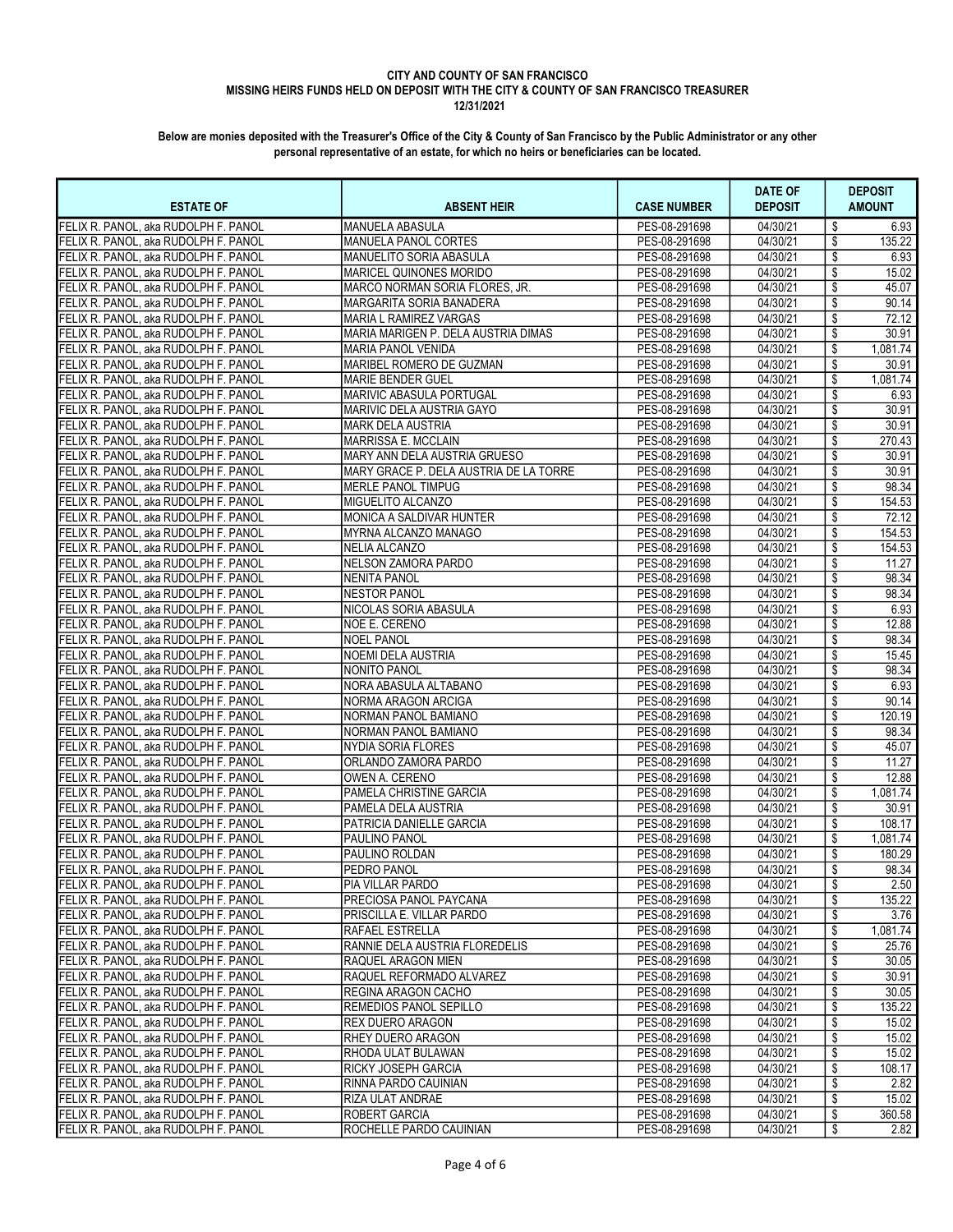| <b>ESTATE OF</b>                                            | <b>ABSENT HEIR</b>                      | <b>CASE NUMBER</b>             | DATE OF<br><b>DEPOSIT</b> | <b>DEPOSIT</b><br><b>AMOUNT</b> |
|-------------------------------------------------------------|-----------------------------------------|--------------------------------|---------------------------|---------------------------------|
| FELIX R. PANOL. aka RUDOLPH F. PANOL                        | RODERICK PARDO CAUINIAN                 | PES-08-291698                  | 04/30/21                  | 2.82<br>\$                      |
| FELIX R. PANOL, aka RUDOLPH F. PANOL                        | <b>RODNEY GARCIA</b>                    | PES-08-291698                  | 04/30/21                  | \$<br>180.29                    |
| FELIX R. PANOL, aka RUDOLPH F. PANOL                        | <b>ROE DELA AUSTRIA</b>                 | PES-08-291698                  | 04/30/21                  | \$<br>25.76                     |
| FELIX R. PANOL, aka RUDOLPH F. PANOL                        | ROGELIO DELA AUSTRIA                    | PES-08-291698                  | 04/30/21                  | \$<br>15.45                     |
| FELIX R. PANOL, aka RUDOLPH F. PANOL                        | ROLLY SORIA ABASULA                     | PES-08-291698                  | 04/30/21                  | \$<br>6.93                      |
| FELIX R. PANOL, aka RUDOLPH F. PANOL                        | <b>ROMEO DELA AUSTRIA</b>               | PES-08-291698                  | 04/30/21                  | \$<br>25.76                     |
| FELIX R. PANOL, aka RUDOLPH F. PANOL                        | <b>ROMULO SOLVER ROBLES</b>             | PES-08-291698                  | 04/30/21                  | \$<br>12.88                     |
| FELIX R. PANOL, aka RUDOLPH F. PANOL                        | RONNIE SOLVER MANAGO                    | PES-08-291698                  | 04/30/21                  | \$<br>30.05                     |
| FELIX R. PANOL, aka RUDOLPH F. PANOL                        | ROSALINA SORIA                          | PES-08-291698                  | 04/30/21                  | \$<br>90.14                     |
| FELIX R. PANOL, aka RUDOLPH F. PANOL                        | ROSEMARIE DELA AUSTRIA SALEN            | PES-08-291698                  | 04/30/21                  | \$<br>15.45                     |
| FELIX R. PANOL, aka RUDOLPH F. PANOL                        | <b>ROWENA ARAGON MUJAR</b>              | PES-08-291698                  | 04/30/21                  | \$<br>30.05                     |
| FELIX R. PANOL, aka RUDOLPH F. PANOL                        | <b>RUBY GARCIA BROOKE</b>               | PES-08-291698                  | 04/30/21                  | \$<br>360.58                    |
| FELIX R. PANOL, aka RUDOLPH F. PANOL                        | RUBY ULAT BELANTE                       | PES-08-291698                  | 04/30/21                  | \$<br>15.02                     |
| FELIX R. PANOL, aka RUDOLPH F. PANOL                        | <b>SARTURMINO GARCIA</b>                | PES-08-291698                  | 04/30/21                  | \$<br>216.35                    |
| FELIX R. PANOL, aka RUDOLPH F. PANOL                        | SHARON DELAROSA SCRIPILLITI             | PES-08-291698                  | 04/30/21                  | \$<br>270.43                    |
| FELIX R. PANOL, aka RUDOLPH F. PANOL                        | SHIRLEY ROMANO JERUSALEM                | PES-08-291698                  | 04/30/21                  | \$<br>90.14                     |
| FELIX R. PANOL, aka RUDOLPH F. PANOL                        | <b>SHOVELYN SOLVER</b>                  | PES-08-291698                  | 04/30/21                  | 4.29<br>\$                      |
| FELIX R. PANOL. aka RUDOLPH F. PANOL                        | <b>SUZIE CHRISTINA GARCIA</b>           | PES-08-291698                  | 04/30/21                  | \$<br>180.29                    |
| FELIX R. PANOL, aka RUDOLPH F. PANOL                        | <b>TEDDY PANOL</b>                      | PES-08-291698                  | 04/30/21                  | \$<br>98.34                     |
| FELIX R. PANOL, aka RUDOLPH F. PANOL                        | TERESA ABASULA CAYNO                    | PES-08-291698                  | 04/30/21                  | \$<br>6.93                      |
| FELIX R. PANOL. aka RUDOLPH F. PANOL                        | THOMAS MARTIN GARCIA                    | PES-08-291698                  | 04/30/21                  | \$<br>540.87                    |
| FELIX R. PANOL, aka RUDOLPH F. PANOL                        | VALENTINO ANTONIO REY                   | PES-08-291698                  | 04/30/21                  | \$<br>1,081.74                  |
| FELIX R. PANOL, aka RUDOLPH F. PANOL                        | <b>VICTOR GARCIA</b>                    | PES-08-291698                  | 04/30/21                  | \$<br>216.35                    |
| FELIX R. PANOL, aka RUDOLPH F. PANOL                        | VICTOR MANUEL GARCIA JR.                | PES-08-291698                  | 04/30/21                  | \$<br>216.35                    |
| FELIX R. PANOL, aka RUDOLPH F. PANOL                        | VICTORIA JEAN GARCIA JOHNSON            | PES-08-291698                  | 04/30/21                  | \$<br>540.87                    |
| FELIX R. PANOL, aka RUDOLPH F. PANOL                        | VINCENT JOHN ROSALES                    | PES-08-291698                  | 04/30/21                  | \$<br>1,081.74                  |
| FELIX R. PANOL, aka RUDOLPH F. PANOL                        | <b>WEGBERTO BERGONIO</b>                | PES-08-291698                  | 04/30/21                  | \$<br>90.14                     |
| FELIX R. PANOL, aka RUDOLPH F. PANOL                        | <b>ZENICA PANOL</b>                     | PES-08-291698                  | 04/30/21                  | \$<br>98.34                     |
| FELIX R. PANOL, aka RUDOLPH F. PANOL                        | ZOE C. ALIPOYO                          | PES-08-291698                  | 04/30/21                  | \$<br>12.87                     |
| KIMBERLY PORTILLO                                           | <b>MARK A. PORTILLO</b>                 | PES-16-300418                  | 05/11/21                  | \$<br>50,556.74                 |
|                                                             |                                         |                                |                           |                                 |
| MARY ELLEN LaJEUNESSE and as MARY LaJEUNESSE                | RANDY MARTIN                            | PES-18-301751                  | 07/20/21                  | 4,305.21<br>S                   |
| KATHERINE M COY                                             | <b>SUZANNE EUBANKS</b>                  | PES-03-285343                  | 09/15/21                  | \$<br>79.55                     |
| <b>KATHERINE M COY</b>                                      | <b>DENNIS OLTHOFF</b>                   | PES-03-285343                  | 09/15/21                  | \$<br>79.55                     |
| KATHERINE M COY                                             | <b>FRANCIS E MCLAUGHLIN</b>             | PES-03-285343                  | 09/15/21                  | \$<br>159.10                    |
| <b>ROBERT HANEY</b>                                         | MICHAEL THOMAS PIPER                    | PES-09-292750                  | 09/15/21                  | \$<br>84.41                     |
| BENEDICT PAIK. aka BENEDICT SUNG GEE PAIK, aka              |                                         |                                |                           |                                 |
| BENEDICT SG PAIK, aka BENEDICT S. PAIK                      | <b>DOROTHY PARK</b>                     | PES-05-287556                  | 09/15/21                  | \$<br>733.71                    |
| BENEDICT PAIK. aka BENEDICT SUNG GEE PAIK, aka              |                                         |                                |                           |                                 |
| BENEDICT SG PAIK, aka BENEDICT S. PAIK                      | FRANCIS PARK                            | PES-05-287556                  | 09/15/21                  | \$<br>733.71                    |
| BENEDICT PAIK. aka BENEDICT SUNG GEE PAIK, aka              |                                         |                                |                           |                                 |
| BENEDICT SG PAIK, aka BENEDICT S. PAIK                      | <b>THERESA PARK</b>                     | PES-05-287556                  | 09/15/21                  | \$<br>733.72                    |
| BENEDICT PAIK. aka BENEDICT SUNG GEE PAIK, aka              |                                         |                                |                           |                                 |
| BENEDICT SG PAIK, aka BENEDICT S. PAIK                      | <b>RAYMOND PARK</b>                     | PES-05-287556                  | 09/15/21                  | \$<br>733.71                    |
| BENEDICT PAIK. aka BENEDICT SUNG GEE PAIK, aka              |                                         |                                |                           |                                 |
| BENEDICT SG PAIK, aka BENEDICT S, PAIK                      | THOMAS PAIK JR                          | PES-05-287556                  | 09/15/21                  | 1,464.43<br>\$                  |
| BENEDICT PAIK. aka BENEDICT SUNG GEE PAIK, aka              |                                         |                                |                           |                                 |
| BENEDICT SG PAIK, aka BENEDICT S. PAIK                      | TOMMY PARK                              | PES-05-287556                  | 09/15/21                  | 733.72<br>\$                    |
| BENEDICT PAIK. aka BENEDICT SUNG GEE PAIK, aka              |                                         |                                |                           |                                 |
| BENEDICT SG PAIK, aka BENEDICT S. PAIK                      | <b>AGNES PARK</b>                       | PES-05-287556                  | 09/15/21                  | \$<br>733.71                    |
| MARIAN BEATRICE BROWN AKA MARIAN BROWN                      | <b>AARON BROWN</b>                      | PES-17-300487                  | 11/17/21                  | \$<br>1.37                      |
| MARIAN BEATRICE BROWN AKA MARIAN BROWN                      | <b>NANCY ATWATER</b>                    | PES-17-300487                  | 11/17/21                  | \$<br>4.06                      |
| MARIAN BEATRICE BROWN AKA MARIAN BROWN                      | <b>PATTY BARNES</b>                     | PES-17-300487                  | 11/17/21                  | \$<br>4.06                      |
|                                                             | <b>VICKI BROWN-BROOKS</b>               |                                | 11/17/21                  | \$                              |
| MARIAN BEATRICE BROWN AKA MARIAN BROWN                      |                                         | PES-17-300487                  | 11/17/21                  | 5.39                            |
| MARIAN BEATRICE BROWN AKA MARIAN BROWN                      | <b>REBECCA BUTLER</b>                   | PES-17-300487<br>PES-17-300487 | 11/17/21                  | \$<br>5.39<br>\$<br>266.77      |
| MARIAN BEATRICE BROWN AKA MARIAN BROWN                      | NANCY FORWARD<br><b>BRUCE FRICK</b>     | PES-17-300487                  | 11/17/21                  |                                 |
| MARIAN BEATRICE BROWN AKA MARIAN BROWN<br>KIMBERLY PORTILLO |                                         |                                |                           | \$<br>5.39                      |
|                                                             | <b>MARK A. PORTILLO</b>                 | PES-16-300418                  | 12/15/21                  | \$<br>3,285.93                  |
|                                                             |                                         |                                |                           |                                 |
|                                                             | TOTAL FUNDS BEING HELD BY THE TREASURER |                                |                           | \$<br>500,494.97                |